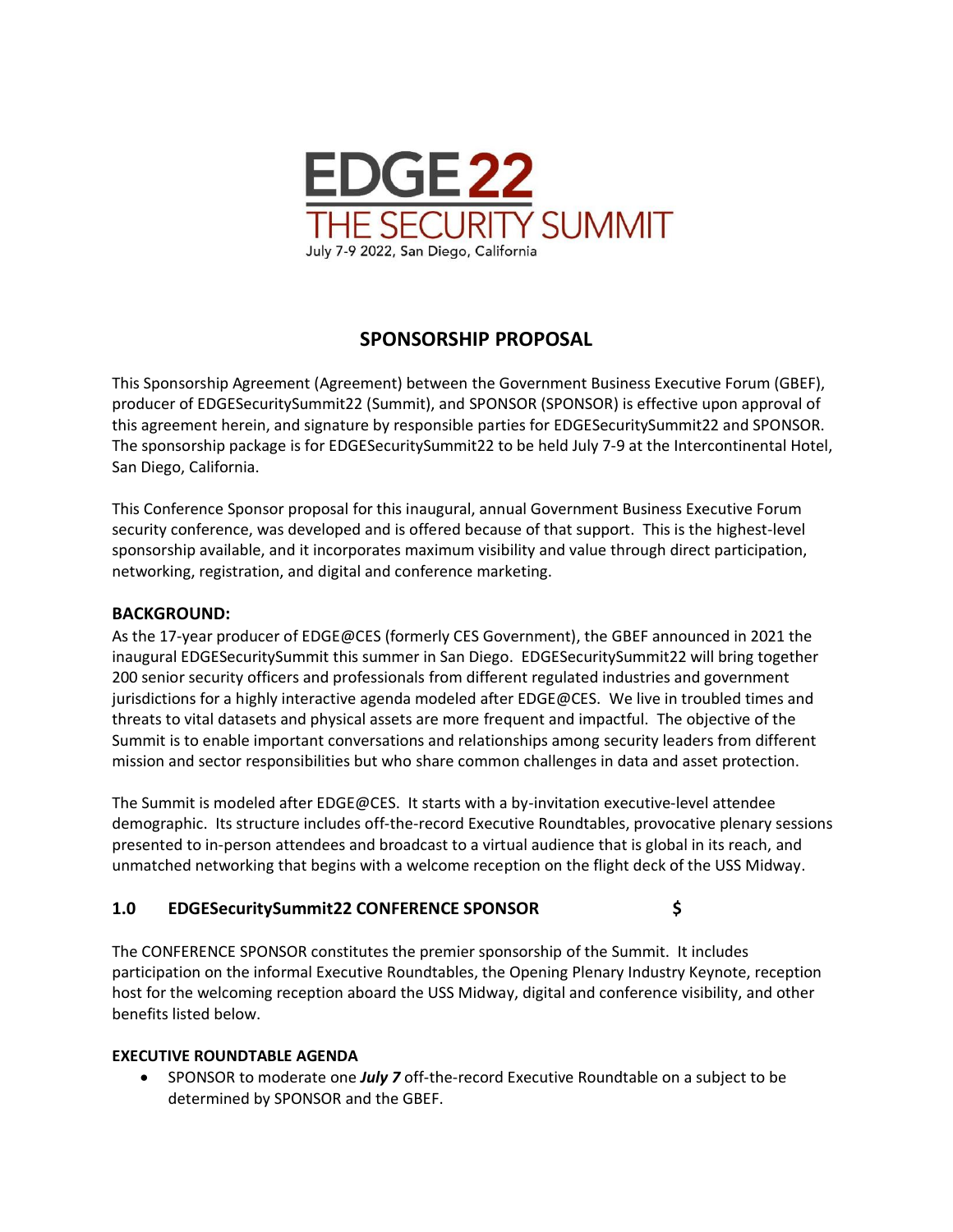• SPONSOR to participate in one plenary Executive Roundtable (**July 8 or July 9**) as agreed between SPONSOR and GBEF).

#### **OPENING PLENARY SESSION (July 8)**

- SPONSOR to recommend appropriate senior professional to deliver the Summit's opening industry keynote on an agreed subject relevant to both the conference agenda and SPONSOR business interests and expertise.
- Keynote presented to the in-person conference attendance, and broadcast to a large virtual audience.
- Recorded in 4K, posted on the GBEF and conference websites, and on YouTube.
	- o Available for SPONSOR to repurpose.

#### **WELCOME RECEPTION (July 7)**

- SPONSOR to serve as host of the July 7 Welcome Reception aboard the USS Midway
	- o SPONSOR to deliver brief welcome remarks
	- $\circ$  SPONSOR signage prominently displayed at the reception, on cocktail napkins USS Midway souvenir packaging.

#### **INTERCONTINENTAL PRESIDENTIAL SUITE**

- SPONSOR to receive the Presidential Suite for Thursday July 7 and Friday July 8 for both accommodations, meetings, entertainment.
	- $\circ$  2500 two-bedroom suite with panoramic views of San Diego Harbor and City.
	- $\circ$  Large entertaining/meeting space for individual meetings and small groups up to 40.

#### **REGISTRATIONS**

- Four full conference registrations (two above the per-company attendance maximum).
- Four spouse registrations (receptions and networking activities).
- Unlimited virtual registrations.

## **DIGITAL AND CONFERENCE VISIBILITY**

- SPONSOR logo prominently displayed on conference website, GBEF website.
- SPONSOR logo included in conference LinkedIn and digital marketing campaigns to include Industry Keynote announcement.
- SPONSOR logo prominently displayed on conference signage, in program and on-screen (plenary sessions).

## **EDGESecuritySummit FIRST RIGHT OF REFUSAL**

• SPONSOR is guaranteed for three years the first right of refusal as Conference Sponsor for the annual EDGESecuritySummit.

## **2.0 SPONSOR OBLIGATIONS**

## **PAYMENT**

For its participation in and sponsorship of EDGESecuritySummit22, SPONSOR agrees to pay the sponsorship price of \$ to Upson Technology Group within 90 days of contract execution.

## **SPONSOR TRADEMARKS/SPONSOR MATERIALS**

Subject to the terms and conditions of this agreement, SPONSOR grants EDGESecuritySummit22 the right to use SPONSOR'S trademarks, trade names, logo designs and company descriptions as prepared and delivered to EDGESecuritySummit22 by SPONSOR, in any medium of advertising, marketing materials, and/or promotional goods distributed solely in conjunction with the event and in accordance with SPONSOR's trademark usage guidelines.

## **MUTUAL COOPERATION**